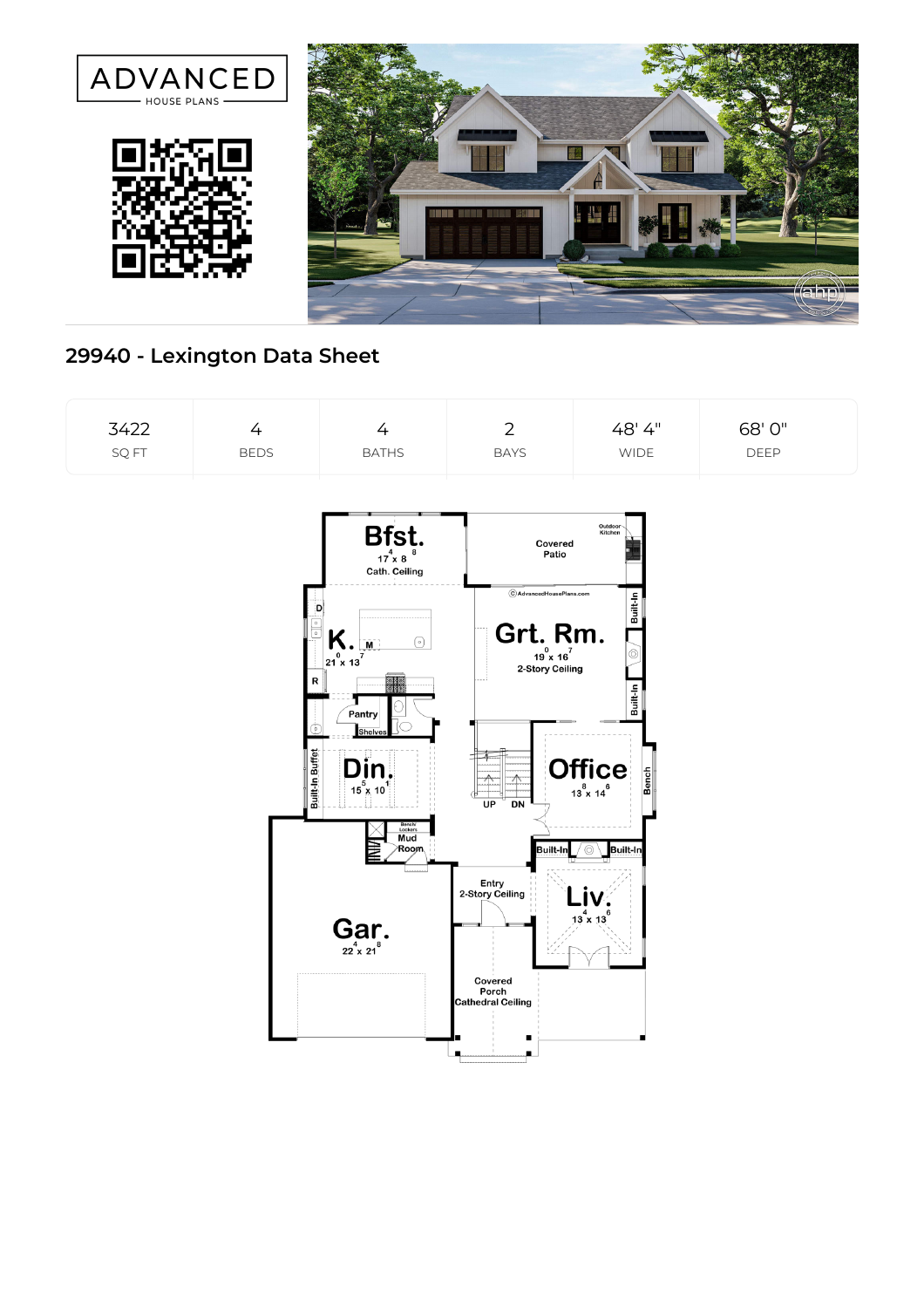

## **Construction Specs**

| Layout                     |                |
|----------------------------|----------------|
| Bedrooms                   | $\overline{4}$ |
| Bathrooms                  | $\overline{4}$ |
| Garage Bays                | $\overline{2}$ |
| <b>Square Footage</b>      |                |
| Main Level                 | 1885 Sq. Ft.   |
| Second Level               | 1537 Sq. Ft.   |
| Covered Area               | 487 Sq. Ft.    |
| Garage                     | 570 Sq. Ft.    |
| <b>Total Finished Area</b> | 3422 Sq. Ft.   |
| <b>Exterior Dimensions</b> |                |
| Width                      | 48'4"          |
| Depth                      | 68' 0"         |
|                            |                |

**Default Construction Stats Stats are unique to the individual plan.**